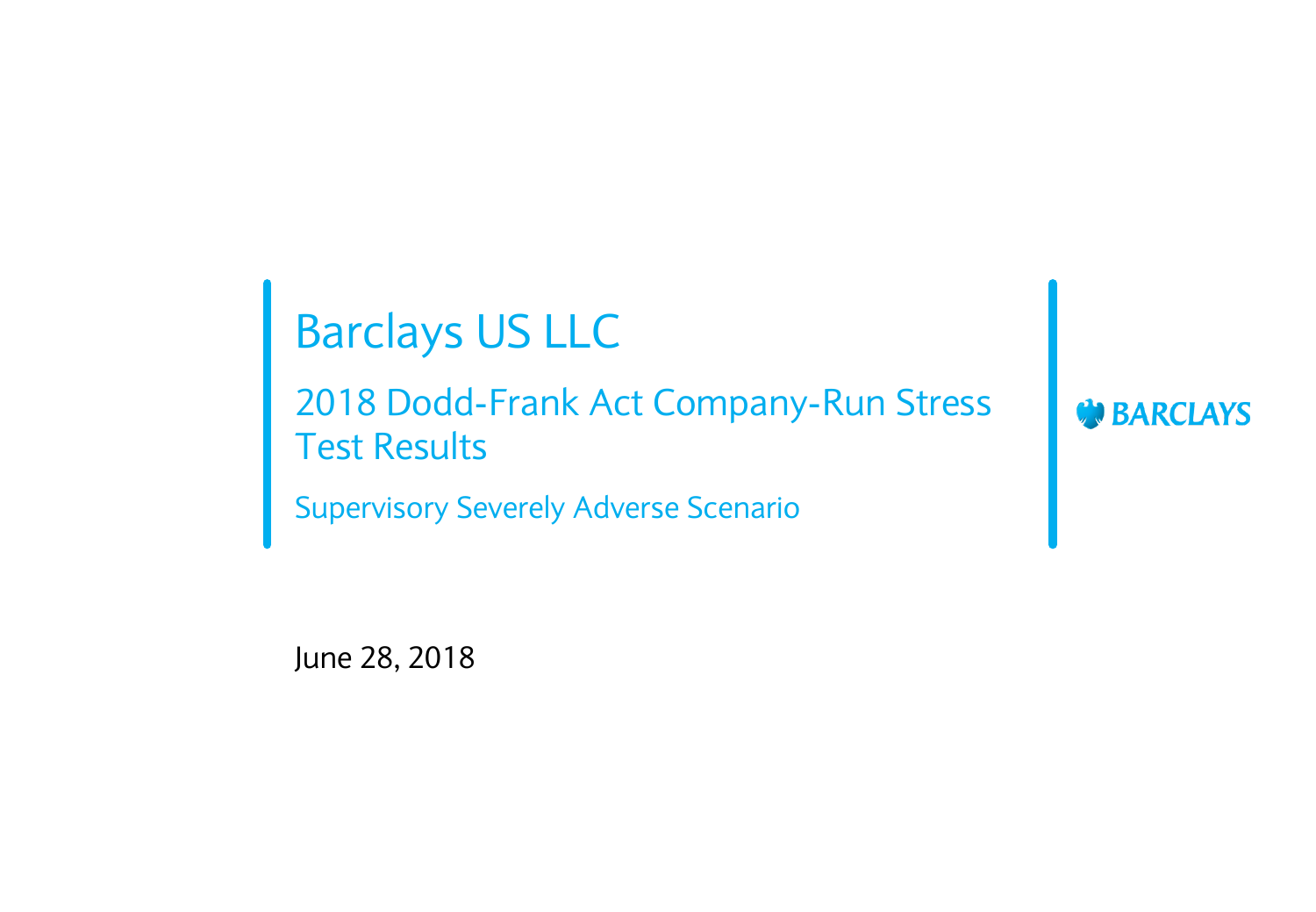#### Table of contents

| <b>Section</b> | <b>Description</b>                                       | Page |
|----------------|----------------------------------------------------------|------|
| A              | Overview                                                 | 2    |
| В              | Description of the Supervisory Severely Adverse scenario | 3    |
| C              | Results under Supervisory Severely Adverse scenario      | 4    |
| D              | Types of risks included in Dodd-Frank stress-testing     | 9    |
| Ε              | Description of methodologies used for forecasting        | 11   |
|                |                                                          |      |

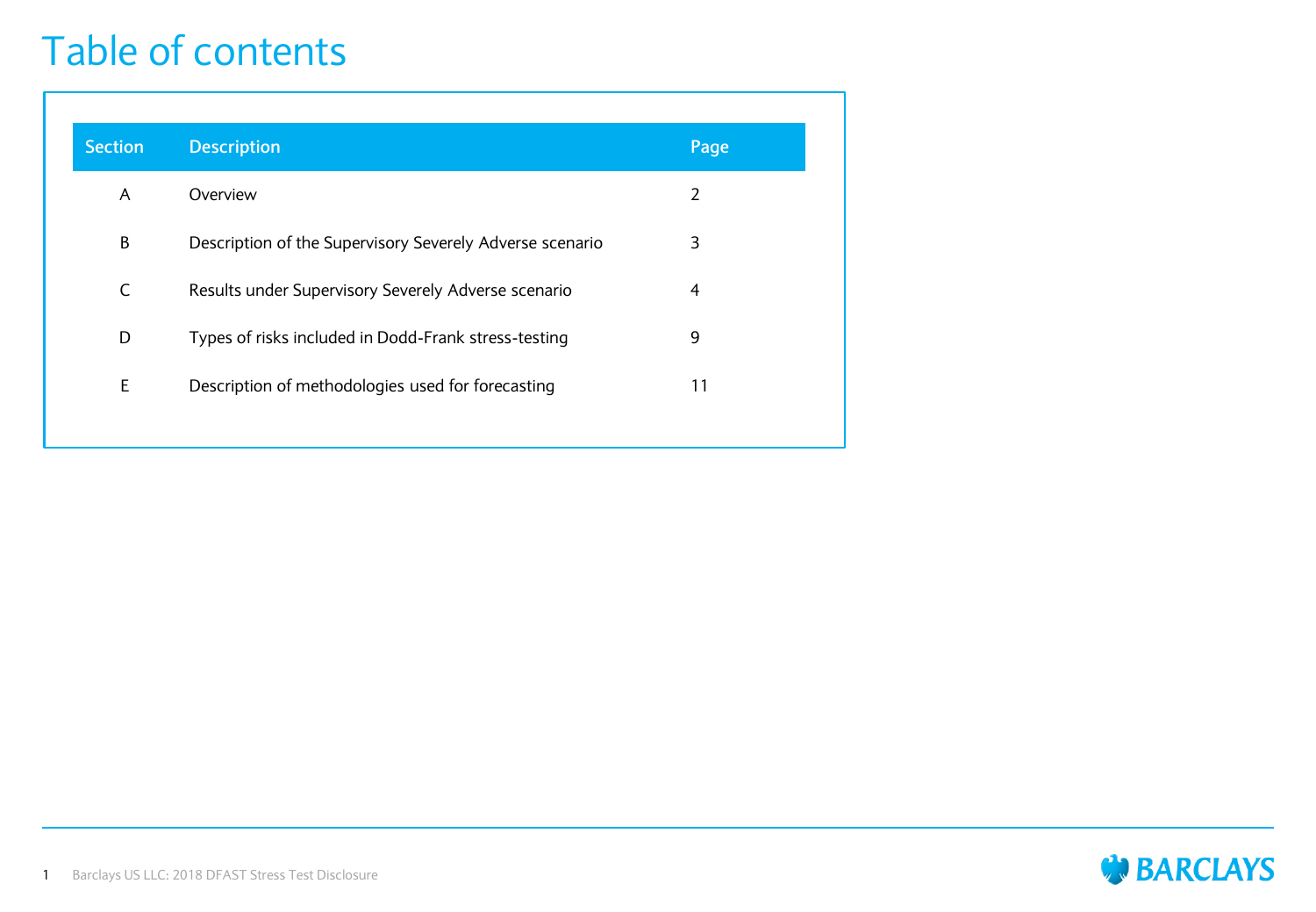#### **Overview**

- Barclays US LLC ("Barclays") is a wholly-owned subsidiary of Barclays Bank PLC and part of the Barclays PLC group of companies.
- Barclays is the intermediate holding company ("IHC") established in 2016 to comply with the US Dodd-Frank Wall Street Reform and Consumer Protection Act ("DFA"). It represents a subset of Barclays PLC's US businesses with a significant portion of the US corporate and investment banking business booked outside of the IHC.
- The DFA requires certain organizations, including Barclays, to conduct regular stress tests using a set of macroeconomic scenarios developed by the Board of Governors of the Federal Reserve System (the "FRB") and publicly disclose the results of these stress tests.
- Barclays projected results under the stressed macroeconomic conditions specified by the FRB. Results are forecast over a ninequarter planning horizon beginning with the first quarter of 2018.
- This document, prepared in accordance with the disclosure requirements issued by the FRB, provides a summary of Barclays' methodologies and calculated results under the 2018 Supervisory Severely Adverse Scenario using Dodd Frank Act Stress Test ("DFAST") capital action assumptions.
- Barclays' calculated results differ from the Supervisory Stress Test results published by the FRB due to differences in stress testing methodologies and assumptions used.<sup>1</sup>
- The analysis represents estimates from forward-looking exercises that consider possible outcomes based on a hypothetical, materially adverse business environment. The analysis should not be viewed as a forecast of actual expected outcomes or otherwise used to make inferences about the actual future performance of Barclays, Barclays Bank PLC or the broader Barclays PLC group of companies.

1 Information on the FRB's stress testing methodologies and results can be found at https://www.federalreserve.gov/newsevents/pressreleases/bcreg20180621a.htm

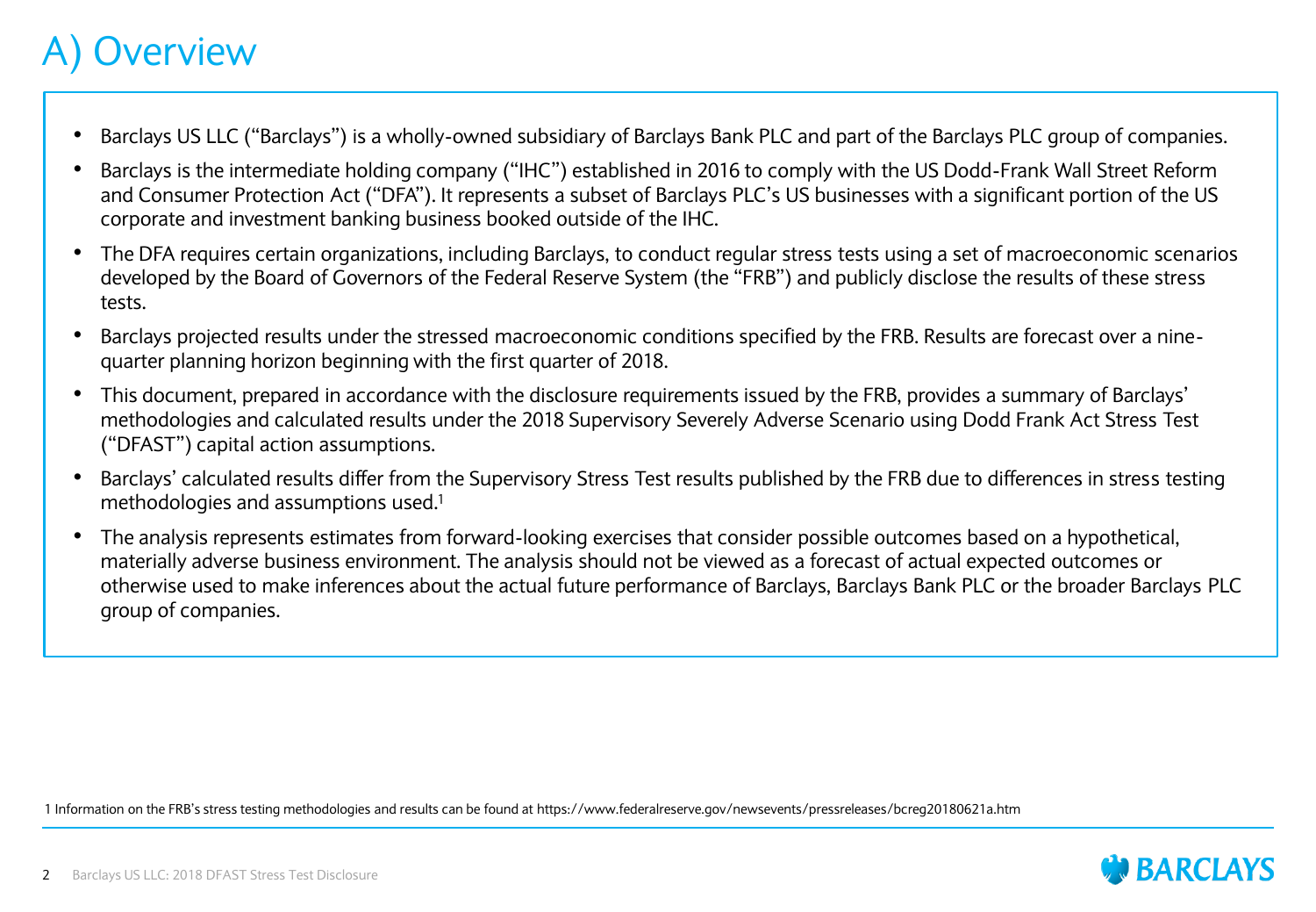#### B) Description of the Supervisory Severely Adverse scenario

| <b>Overview</b>                                                                                     | The FRB's Supervisory Severely Adverse Scenario is characterized by a severe global recession that is<br>accompanied by a global aversion to long-term fixed-income assets. As a result, long-term rates do not fall and<br>yield curves steepen in the US, UK, EU, Japan and developing Asia. In turn, these developments lead to a broad-<br>based and deep correction in global asset prices.                                                                                                                                                                                                                                                                                                                   |
|-----------------------------------------------------------------------------------------------------|--------------------------------------------------------------------------------------------------------------------------------------------------------------------------------------------------------------------------------------------------------------------------------------------------------------------------------------------------------------------------------------------------------------------------------------------------------------------------------------------------------------------------------------------------------------------------------------------------------------------------------------------------------------------------------------------------------------------|
|                                                                                                     | • Further detail can be found in the FRB's publicly released supervisory scenarios. <sup>1</sup>                                                                                                                                                                                                                                                                                                                                                                                                                                                                                                                                                                                                                   |
| <b>Supervisory</b><br><b>Severely</b><br><b>Adverse</b><br><b>Macroeconomic</b><br><b>Variables</b> | US Real Gross Domestic Product declines cumulatively 7.5%.<br>US unemployment rate peaks at 10%.<br>Equity markets decline cumulatively 65%.<br>Short-term rates fall, with the 3-month Treasury rate trough at 0.1%.<br>$\bullet$<br>Long-term rates are broadly unchanged throughout the scenario, with the 10-year Treasury rate unchanged at<br>$2.4\%$ .<br>Spread of investment-grade corporate bond yields over the 10-year Treasury rate widens to 570 basis points.<br>$\bullet$<br>Real estate prices decline, with housing prices falling 30% and commercial real estate prices falling 40%.<br>Severe recessions in the Euro area, UK, and Japan and a shallow and brief recession in developing Asia. |
| <b>Market Risk</b><br><b>Components</b>                                                             | • For the 2018 Annual DFAST, Barclays estimated trading and counterparty losses using the interim supervisory<br>market risk component methodology as specified by the FRB. <sup>2</sup><br>Losses on the market risk component are treated as an add-on to losses associated with the macroeconomic<br>scenario.                                                                                                                                                                                                                                                                                                                                                                                                  |

1 https://www.federalreserve.gov/publications/2018-february-supervisory-scenarios-for-annual-stress-tests.htm 2 https://www.federalreserve.gov/newsevents/pressreleases/files/bcreg20180201a2.pdf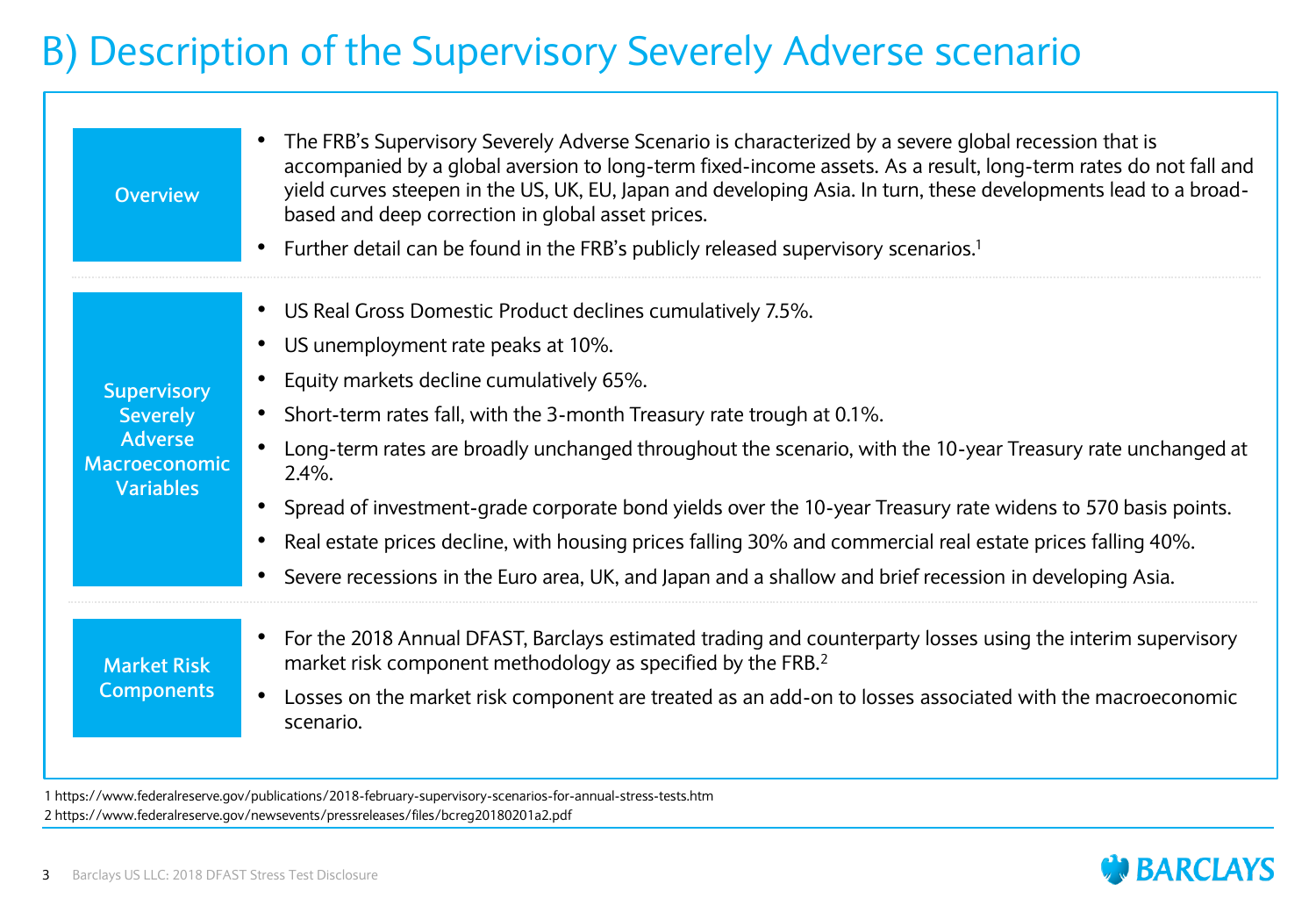# C) Results under Supervisory Severely Adverse scenario

Capital ratios: Actual Q4 2017, Projected Q1 2018 to Q1 2020

| Regulatory Capital Ratio <sup>1,2</sup> | Actual Q4 2017   |         | <b>Projected Stressed Capital Ratios<sup>3</sup></b> | <b>Regulatory Minimum</b> |
|-----------------------------------------|------------------|---------|------------------------------------------------------|---------------------------|
|                                         |                  | Ending  | Minimum                                              |                           |
| Common Equity Tier 1 Capital Ratio      | 13.1%            | 6.9%    | $6.7\%$                                              | 4.5%                      |
| Tier 1 Risk-Based Capital Ratio         | 15.7%            | 9.6%    | 9.5%                                                 | 6.0%                      |
| <b>Total Risk-Based Capital Ratio</b>   | 18.8%            | 12.4%   | 12.3%                                                | $8.0\%$                   |
| Tier 1 Leverage Ratio                   | 8.2%             | 5.2%    | 5.2%                                                 | 4.0%                      |
| Supplementary Leverage Ratio            | n/a <sup>4</sup> | $4.4\%$ | $4.4\%$                                              | $3.0\%$                   |

#### Risk-Weighted Assets: Actual Q4 2017, Projected Q1 2020

| Risk Weighted Assets <sup>5</sup> (\$bn)<br>94.4<br>99.2 | Item | Actual Q4 2017 | Projected Q1 2020 |
|----------------------------------------------------------|------|----------------|-------------------|
|                                                          |      |                |                   |

1 Projected stressed capital ratios indicate hypothetical estimates under an economic outcome that is significantly more severe than expected actual business conditions. The estimates are not intended to represent or forecast actual or expected business conditions.

2 Capital actions based on FRB DFA Capital Action instructions with first projection quarter (Q1 2018) reflecting actual capital actions taken; for second through ninth quarter (Q2 2018 - Q1 2020) capital actions include (a) common stock dividends equal to quarterly average of actuals paid in prior year; (b) payments on other capital instruments equal to stated dividend, interest or principal due in respective quarters; (c) no redemptions or repurchases; (d) no issuance of common or preferred stock, except for employee compensation or planned mergers and acquisitions.

3 The US Basel III standardized approach is used to calculate risk weighted assets for credit risk and market risk with respect to the Common Equity Tier 1 Capital Ratio, the Tier 1 Risk-Based Capital Ratio and the Total Risk-Based Capital Ratio. The numerator for Q4 2017 reflects the US Basel III transitional rules.

4 Compliance with the Supplementary Leverage Ratio was required from January 2018.

5 The US Basel III standardized approach is used to calculate both actual and projected risk weighted assets.

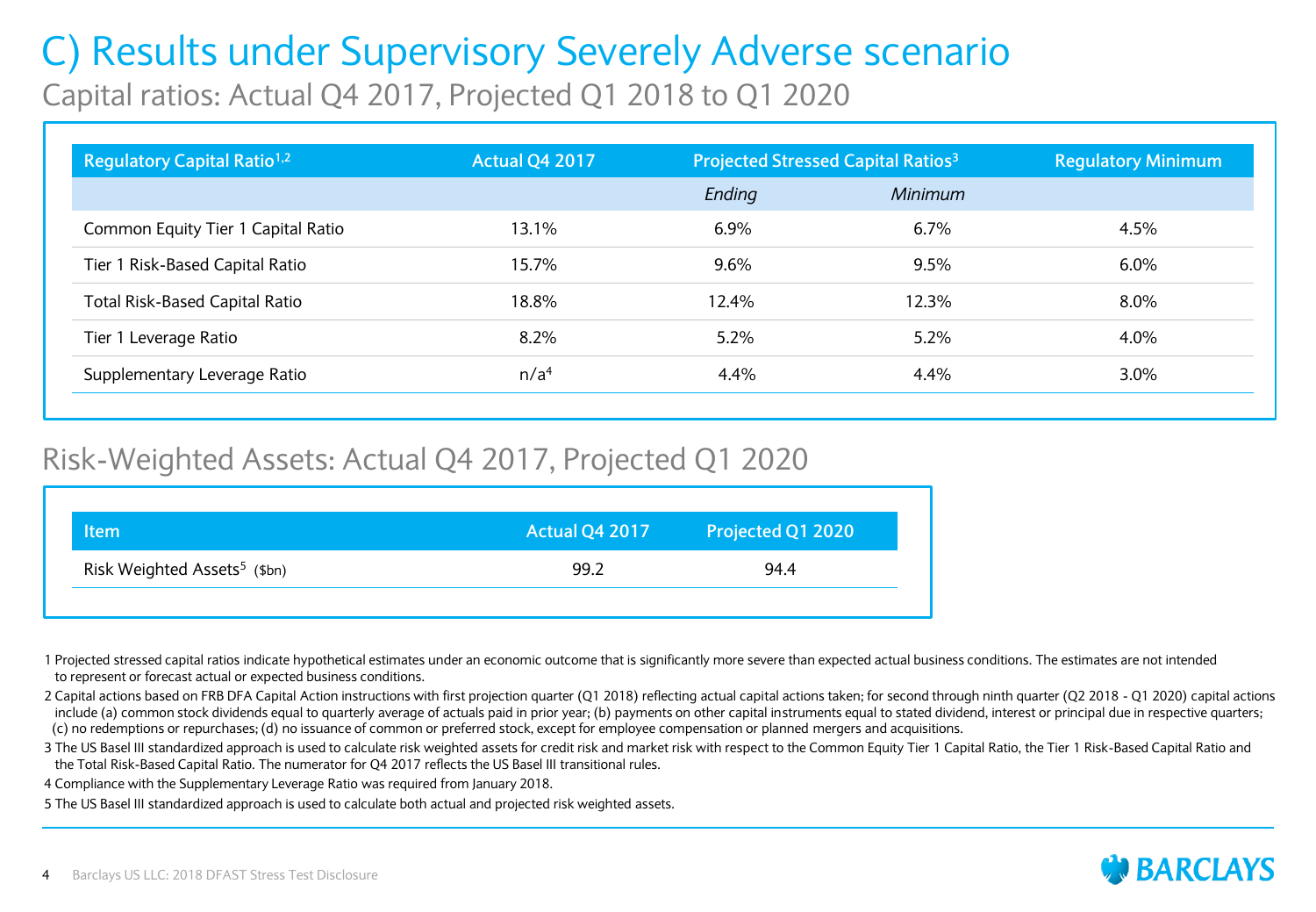Projected Losses, Revenues and Net Income before Taxes: Projected Q1 2018 to Q1 2020

| Item <sup>1</sup>                                                       | \$m\$                    | % of Average Assets <sup>2</sup> |
|-------------------------------------------------------------------------|--------------------------|----------------------------------|
| Pre-Provision Net Revenue ("PPNR") <sup>3,4</sup>                       | 844                      | 0.6%                             |
| Other Revenue                                                           | $\blacksquare$           |                                  |
| less                                                                    |                          |                                  |
| Provisions                                                              | 5,263                    |                                  |
| Realized Losses/(Gains) on Securities (AFS/HTM) <sup>5</sup>            | $\overline{\phantom{a}}$ |                                  |
| Trading and Counterparty Losses <sup>6</sup>                            | 1,238                    |                                  |
| Other Losses/(Gains)7                                                   | 201                      |                                  |
| equals                                                                  |                          |                                  |
| Net Income/(Losses) Before Taxes                                        | (5,858)                  | $(4.0\%)$                        |
| <b>Memo Items</b>                                                       |                          |                                  |
| Other Comprehensive Income                                              | (8)                      |                                  |
| Other Effects on Capital (\$m)                                          | Actual Q4 2017           | Q1 2020                          |
| Accumulated Other Comprehensive Income in Capital ("AOCI") <sup>8</sup> | (28)                     | (16)                             |

1 Income statement categories used for the results conform to the FRB's definitions; classifications of revenue and expense items may differ from Barclays' financial disclosures. 2 Average Assets are the nine-quarter average of total assets (Q1 2018 – Q1 2020).

3 PPNR is equal to net interest income plus non-interest income, less non-interest expense, impairment losses for other intangible assets and operational risk losses.

4 Operational risk losses include an estimate for litigation expenses associated with a Department of Justice ("DoJ") civil action regarding residential mortgage-backed securities sold by Barclays between 2005 and 2007. On March 29, 2018, Barclays agreed to a settlement with DoJ that resolved all actual and potential civil claims by the DoJ regarding this matter.

5 Available for Sale ("AFS") and Held to Maturity ("HTM") securities.

6 Represents trading and counterparty losses estimated using the supervisory market risk component as specified by the FRB.

7 Includes goodwill impairment.

8 Certain aspects of AOCI are subject to transition arrangements for inclusion in projected regulatory capital. Q4 2017 value represents 80% of unrealized gains or losses on AFS securities and defined benefit pension plans and 100% for 2018-2020.

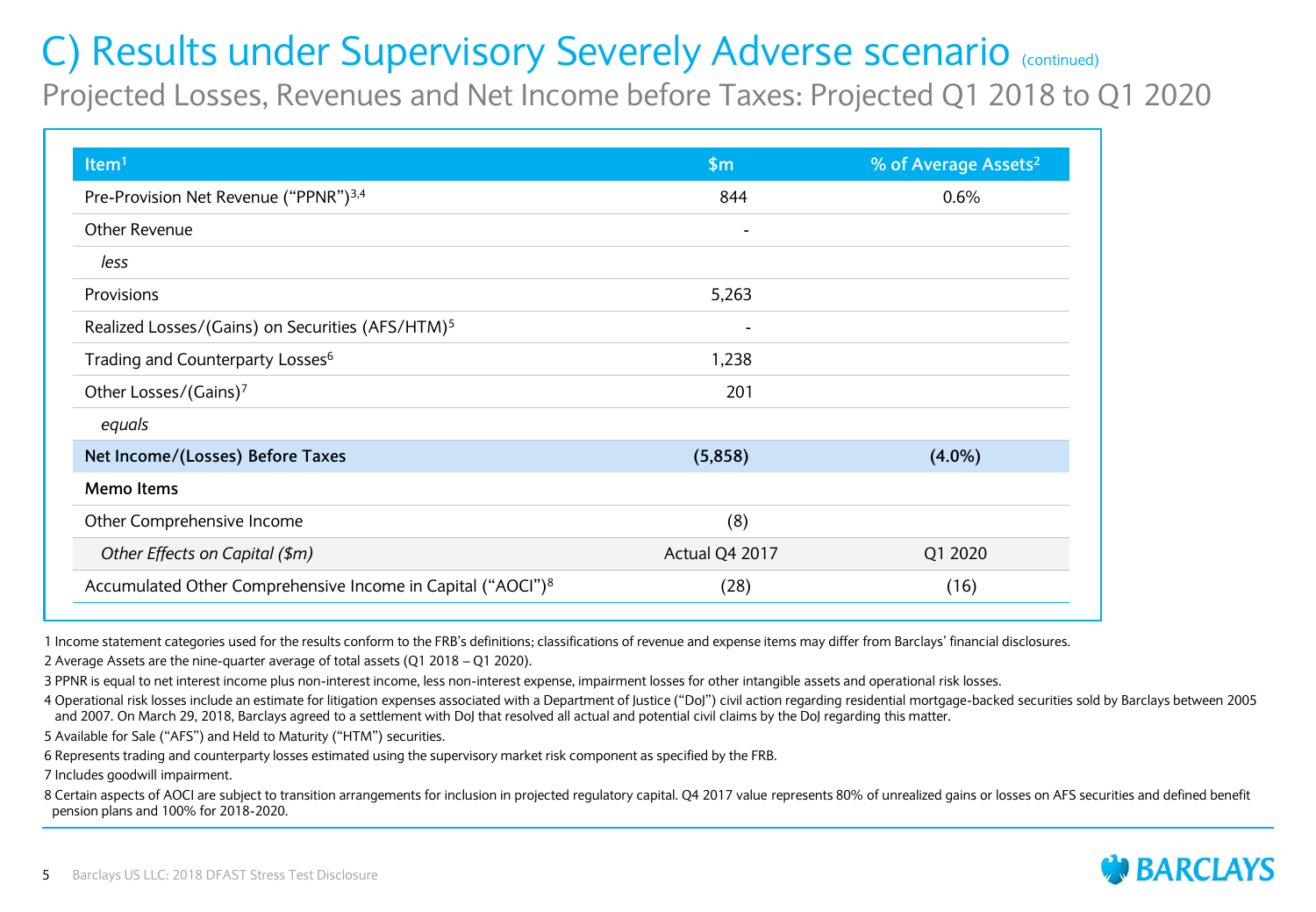Loan Loss Projections: Projected Q1 2018 to Q1 2020

| <b>Loan Type</b>                                       | \$m <sup>1</sup>         | <b>Portfolio Loss Rates</b> |
|--------------------------------------------------------|--------------------------|-----------------------------|
| First Lien Mortgages, Domestic                         | $\overline{\phantom{0}}$ |                             |
| Junior Liens and Home Equity Lines of Credit, Domestic |                          |                             |
| Commercial and Industrial                              | 40                       | 28.2%                       |
| Commercial Real Estate, Domestic                       | $\overline{\phantom{a}}$ |                             |
| Credit Cards                                           | 4.601                    | 18.7%                       |
| Other Consumer <sup>2</sup>                            | 13                       | 2.7%                        |
| Other Loans <sup>3</sup>                               | 34                       | $0.4\%$                     |
| <b>Total Projected Loan Losses</b>                     | 4,688                    | 13.5%                       |

1 Average loan balances are calculated over the nine-quarter period (Q1 2018 – Q1 2020). Loans held for sale or measured at fair value are excluded from average loan balances.

2 Other Consumer represents retail installment loans.

3 Other Loans includes loans to depositories and other foreign banks (including intercompany loans to other Barclays entities), loans to purchase and carry securities and Municipal Tender Option Bond loans.

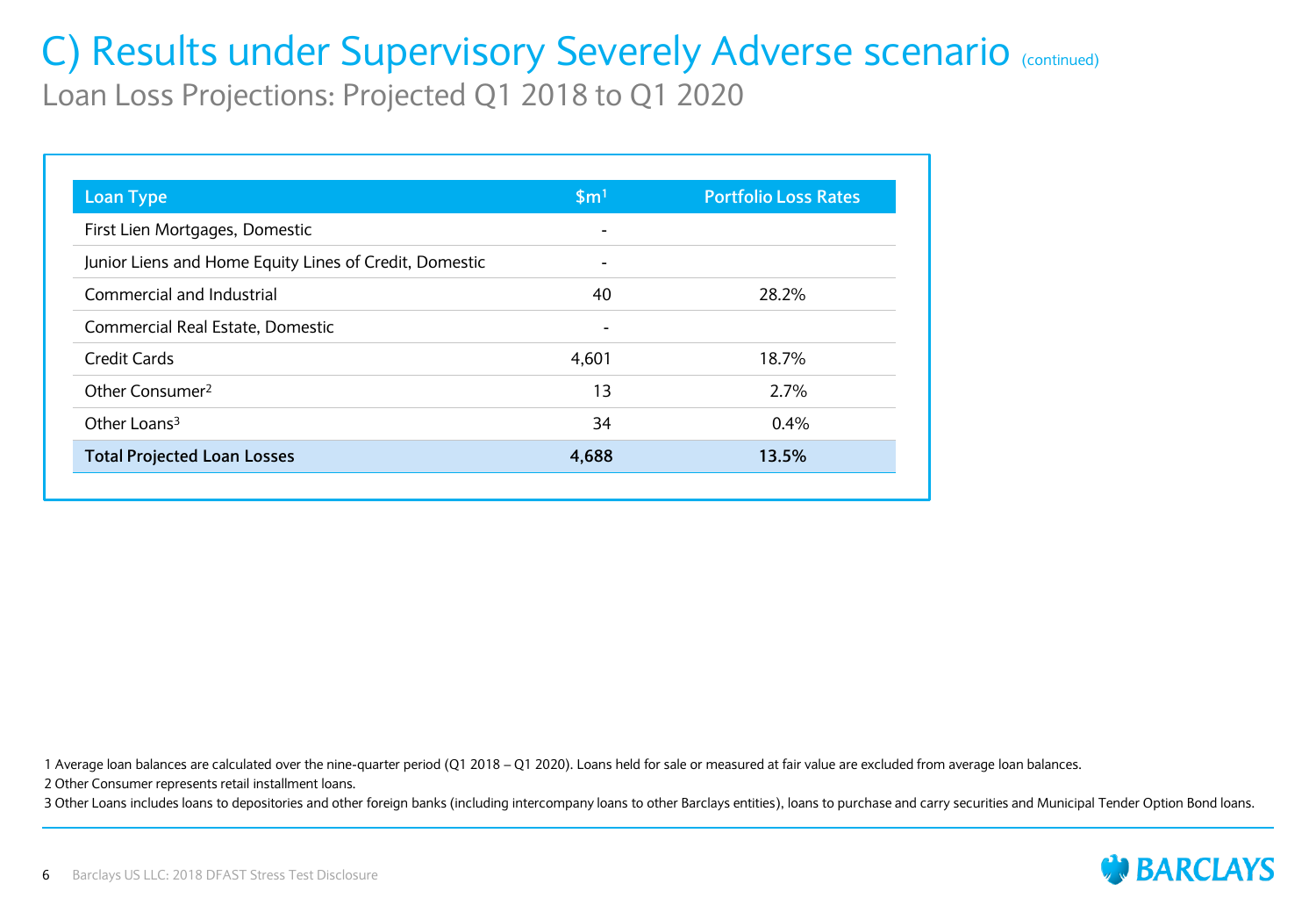Common Equity Tier 1 Capital Ratio: Key Drivers, Q1 2018 to Q1 2020



1 Pre-Tax PPNR includes losses from operational risk events and impairment losses for other intangible assets. Operational risk losses include an estimate for litigation expenses associated with a DoJ civil action regarding residential mortgage-backed securities sold by Barclays between 2005 and 2007. On March 29, 2018, Barclays agreed to a settlement with the DoJ that resolved all actual and potential civil claims by the DoJ regarding this matter.

2 Represents trading and counterparty losses estimated using the supervisory market risk component as specified by the FRB.

3 Capital actions based on FRB DFA Capital Action instructions with first projection quarter (Q1 2018) reflecting actual capital actions taken; for second through ninth quarter (Q2 2018 - Q1 2020) capital actions include (a) common stock dividends equal to quarterly average of actuals paid in prior year; (b) payments on other capital instruments equal to stated dividend, interest or principal due in respective quarters; (c) no redemptions or repurchases; (d) no issuance of common or preferred stock, except for employee compensation or planned mergers and acquisitions.

4 Represents impact from tax including Deferred Tax Assets, goodwill impairment, AOCI and impact of change from US Basel III transitional to fully-phased rules.

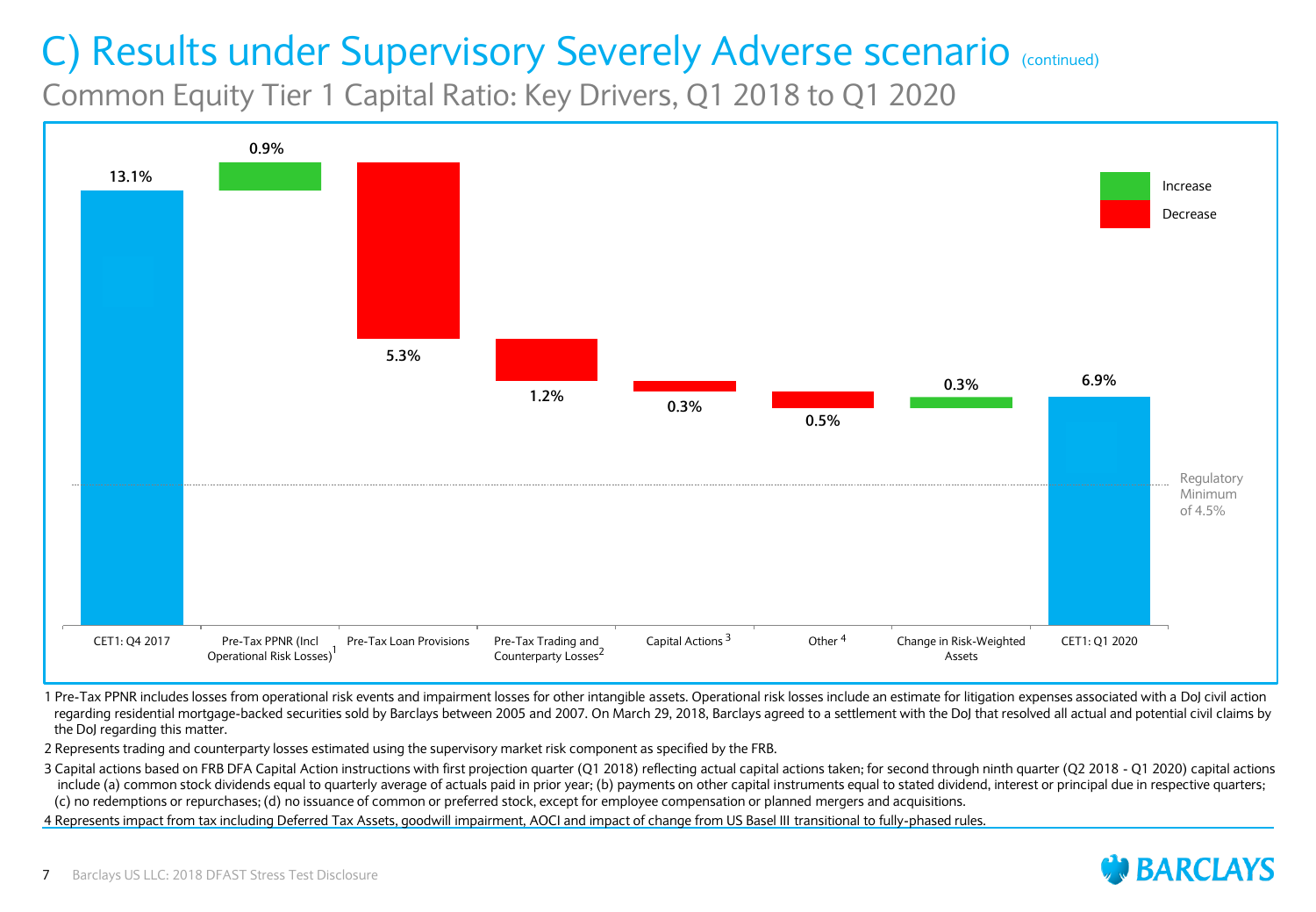Tier 1 Leverage Ratio: Key Drivers, Q1 2018 to Q1 2020



1 Pre-Tax PPNR includes losses from operational risk events and impairment losses for other intangible assets. Operational risk losses include an estimate for litigation expenses associated with a DoJ civil action regarding residential mortgage-backed securities sold by Barclays between 2005 and 2007. On March 29, 2018, Barclays agreed to a settlement with the DoJ that resolved all actual and potential civil claims by the DoJ regarding this matter

2 Represents trading and counterparty losses estimated using the supervisory market risk component as specified by the FRB.

3 Capital actions based on FRB DFA Capital Action instructions with first projection quarter (Q1 2018) reflecting actual capital actions taken; for second through ninth quarter (Q2 2018 - Q1 2020) capital actions include (a) common stock dividends equal to quarterly average of actuals paid in prior year; (b) payments on other capital instruments equal to stated dividend, interest or principal due in respective quarters; (c) no redemptions or repurchases; (d) no issuance of common or preferred stock, except for employee compensation or planned mergers and acquisitions.

4 Represents impact from tax including Deferred Tax Assets, goodwill impairment, AOCI and impact of change from US Basel III transitional to fully-phased rules.

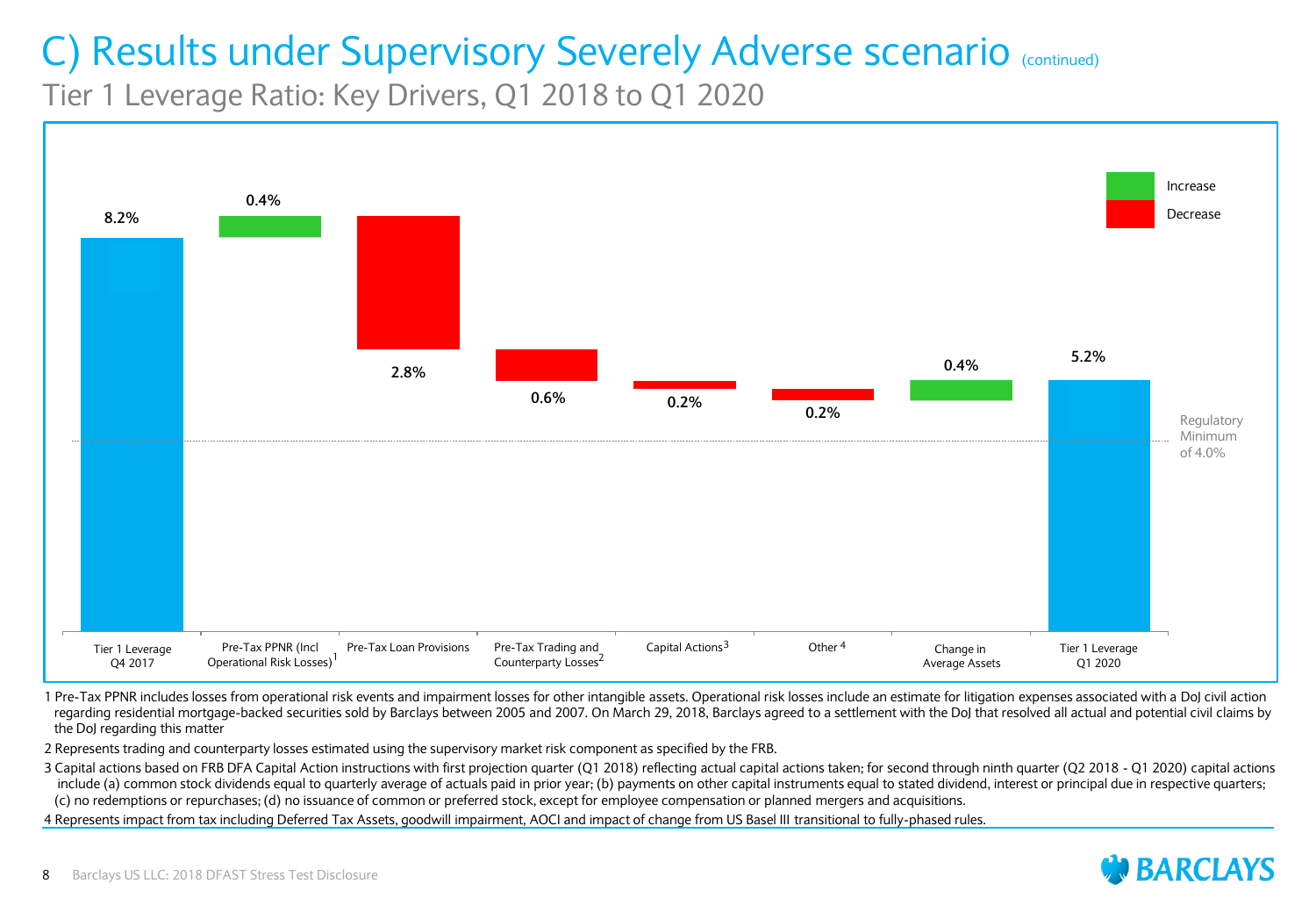### D) Types of risks included in Dodd-Frank stress-testing

The risks described below are the most material to Barclays' business activities and included in DFAST.

| <b>Credit Risk</b><br>$\bullet$                                         | The risk of loss from the failure of clients, customers or counterparties to fully honor their obligations to the<br>firm, including the payment of principal, interest, collateral or other obligations.<br>Increased counterparty risk, particularly for hedge fund clients, stemming from instantaneous market shocks<br>that could result in uncollateralized exposure.<br>Higher retail credit losses and associated loan loss provisions from deterioration in the US macroeconomic<br>environment, particularly in employment, consumer debt levels, and residential real estate metrics.                                                                                                                                                                                                                                                                                                                                                                                                                                                                                                                                                                                                                                                                                                                                          |
|-------------------------------------------------------------------------|-------------------------------------------------------------------------------------------------------------------------------------------------------------------------------------------------------------------------------------------------------------------------------------------------------------------------------------------------------------------------------------------------------------------------------------------------------------------------------------------------------------------------------------------------------------------------------------------------------------------------------------------------------------------------------------------------------------------------------------------------------------------------------------------------------------------------------------------------------------------------------------------------------------------------------------------------------------------------------------------------------------------------------------------------------------------------------------------------------------------------------------------------------------------------------------------------------------------------------------------------------------------------------------------------------------------------------------------|
| $\bullet$<br><b>Treasury</b><br>and<br><b>Capital Risk</b><br>$\bullet$ | • Capital Risk: The risk that the firm has an insufficient level or composition of capital to support its normal<br>business activities and to meet its regulatory capital requirements under normal operating environments or<br>stressed conditions, both actual and as defined for internal planning or regulatory testing purposes.<br>Liquidity Risk: The risk that Barclays is unable to meet its contractual or contingent obligations or that it does<br>not have the appropriate amount, tenor and composition of funding and liquidity to support its assets.<br>Interest rate risk in the banking book: The risk that Barclays is exposed to capital or income volatility because<br>of a mismatch between the interest rate exposures of its non-traded assets and liabilities.<br>The risk of declining pre-provision net revenue from lower deal and transaction volumes, trading activity levels,<br>spreads earned and other sources of revenue streams.<br>The risk from affiliate relationships, notably with Barclays' parent entity and dependencies on the parent's<br>creditworthiness.<br>The risk from reduced revenue opportunities or increased capital constraints as a result of changes in the<br>regulatory environment, the emergence of geopolitical risks or other changes in the competitive landscape. |

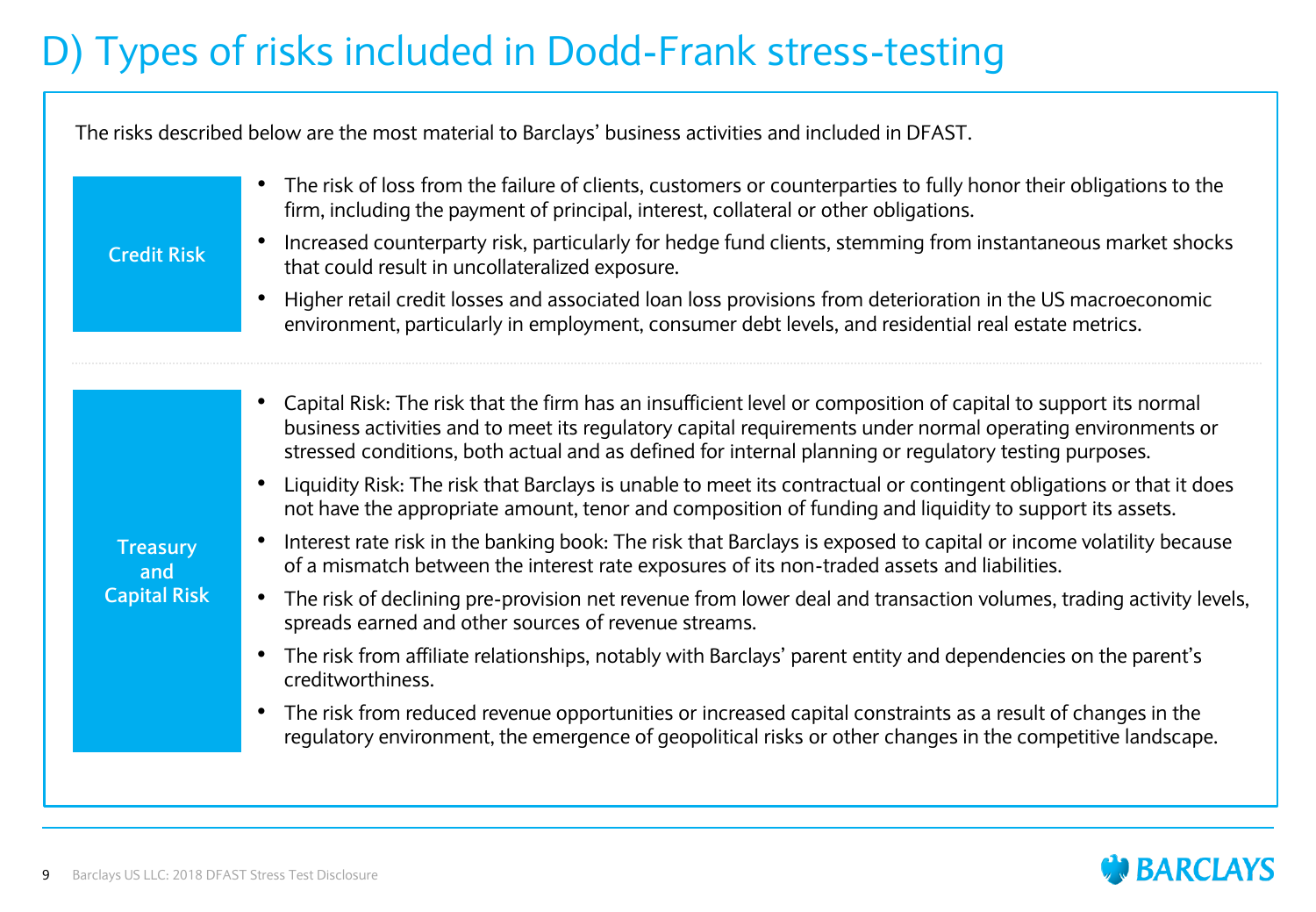### D) Types of risks included in Dodd-Frank stress-testing (continued)

| <b>Market Risk</b>      | • The risk of loss arising from potential adverse changes in the value of the firm's assets and liabilities from<br>fluctuation in market variables including interest rates, foreign exchange, equity prices, commodity prices,<br>credit spreads, implied volatilities and asset correlations.<br>The risk of unexpected losses on residual trading inventory positions, both from sudden adverse directional<br>$\bullet$<br>systemic moves as well as more sector or name-specific idiosyncratic events, including default.                |
|-------------------------|------------------------------------------------------------------------------------------------------------------------------------------------------------------------------------------------------------------------------------------------------------------------------------------------------------------------------------------------------------------------------------------------------------------------------------------------------------------------------------------------------------------------------------------------|
| <b>Operational Risk</b> | • The risk of loss to Barclays from inadequate or failed processes or systems, human factors or external events<br>including fraud where the root cause is not due to credit or market risks.<br>• The risk of business disruption from technology outages or system errors and the associated cost to remediate<br>issues given high transaction volumes and reliance on complex technology and data management systems.<br>• The risk of data breaches, including loss of sensitive data; increased frequency and severity of cyber attacks. |
| <b>Conduct Risk</b>     | • The risk of detriment to customers, clients, market integrity, competition or Barclays from the inappropriate<br>supply of financial services, including instances of willful or negligent misconduct.<br>The risk of detriment to clients from cultural or strategic decisions resulting in legal fines and/or settlements<br>$\bullet$<br>and increased regulatory scrutiny.                                                                                                                                                               |
| <b>Other Risks</b>      | Barclays further considers and manages a range of other risks that could be significant in capital planning and<br>$\bullet$<br>capital adequacy assessment processes including Legal Risk, Model Risk and Reputation Risk.                                                                                                                                                                                                                                                                                                                    |

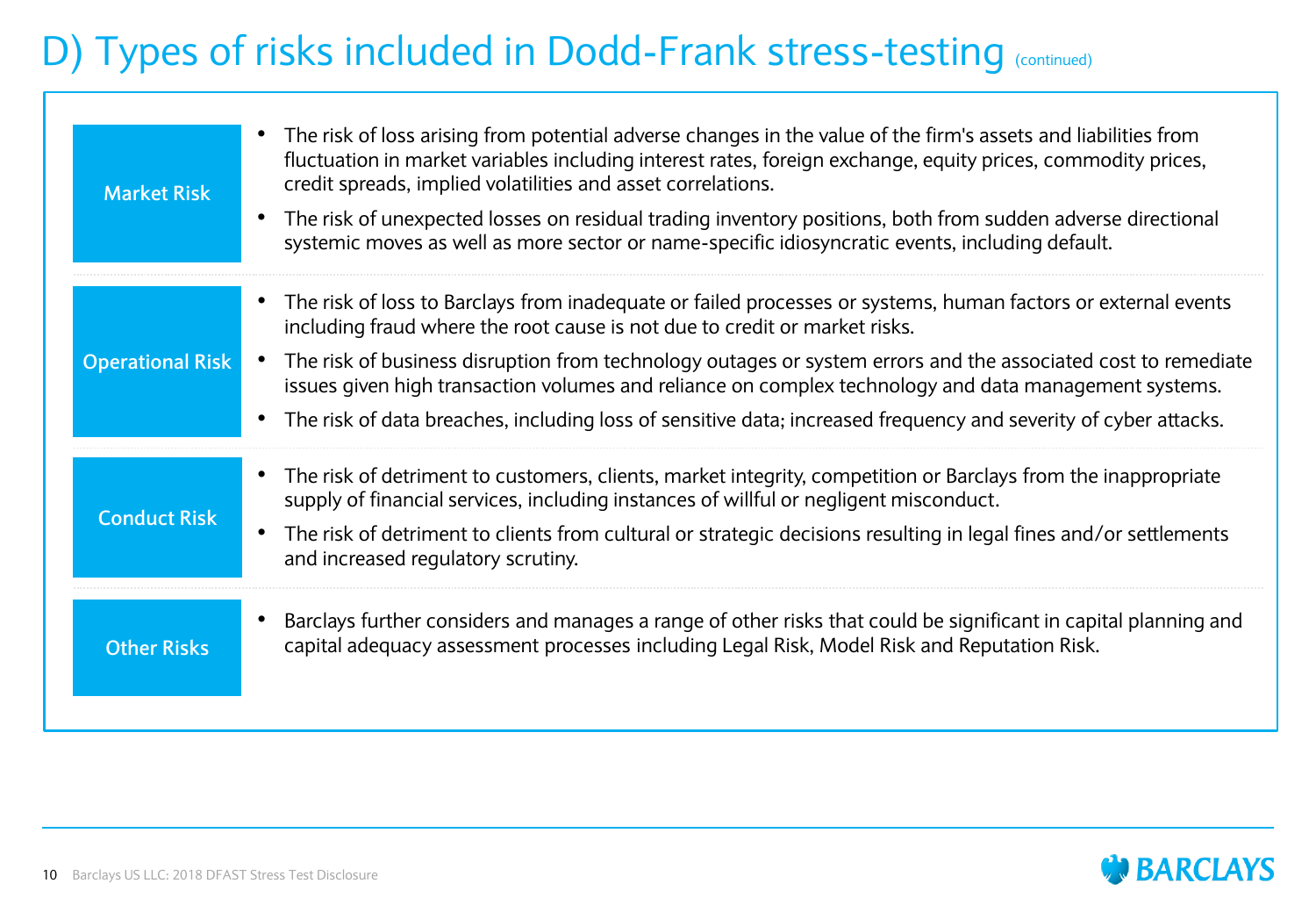#### E) Description of methodologies used for forecasting

| <b>Overview of</b><br><b>Estimation</b><br><b>Methodologies</b> | Barclays uses an interconnected network of models to simulate business performance over nine quarters,<br>under both baseline and stressed market conditions.<br>Outputs from this simulation process include income statement, balance sheet and resource consumption<br>metrics, as well as capital and leverage ratios.                                                                                                                                                                                                                                                                                                                                                                                                                                                                                                                                                                                 |
|-----------------------------------------------------------------|------------------------------------------------------------------------------------------------------------------------------------------------------------------------------------------------------------------------------------------------------------------------------------------------------------------------------------------------------------------------------------------------------------------------------------------------------------------------------------------------------------------------------------------------------------------------------------------------------------------------------------------------------------------------------------------------------------------------------------------------------------------------------------------------------------------------------------------------------------------------------------------------------------|
| <b>Pre-Provision</b><br><b>Net Revenue</b>                      | PPNR is equal to net interest income plus non-interest income, less non-interest expense, operational risk<br>losses and impairment losses for other intangible assets.<br>The income components of PPNR are derived using methodologies informed by macroeconomic variables<br>$\bullet$<br>and/or expert judgment. These are estimated at a business or segment level.<br>The non-interest expense components of PPNR use estimation methods that reflect the current cost base and<br>incorporate a defined set of management actions which reduce variable costs in stressed scenarios. These are<br>estimated at a legal entity level.<br>The operational risk loss components of PPNR include legal losses, non-legal losses (such as credit card fraud)<br>and idiosyncratic events. They use estimation methods informed by macroeconomic variables, historical<br>experience and expert judgment. |
| <b>Risk-Weighted</b><br><b>Assets</b>                           | Risk-weighted assets comprise two components for Barclays:<br>The standardized approach, which is used for credit, counterparty credit and specific market risk<br>exposures.<br>Modeled market risk, which is used for general market risk exposures.<br>Projections under the standardized approach are calculated using spot risk-weighted asset infrastructure,<br>augmented by models that project key inputs such as collateral mix and credit ratings.<br>Projections under the modeled market risk approach are calculated using approaches that link risk-weighted<br>asset components to changes in market variables such as equity or rates volatility.                                                                                                                                                                                                                                         |

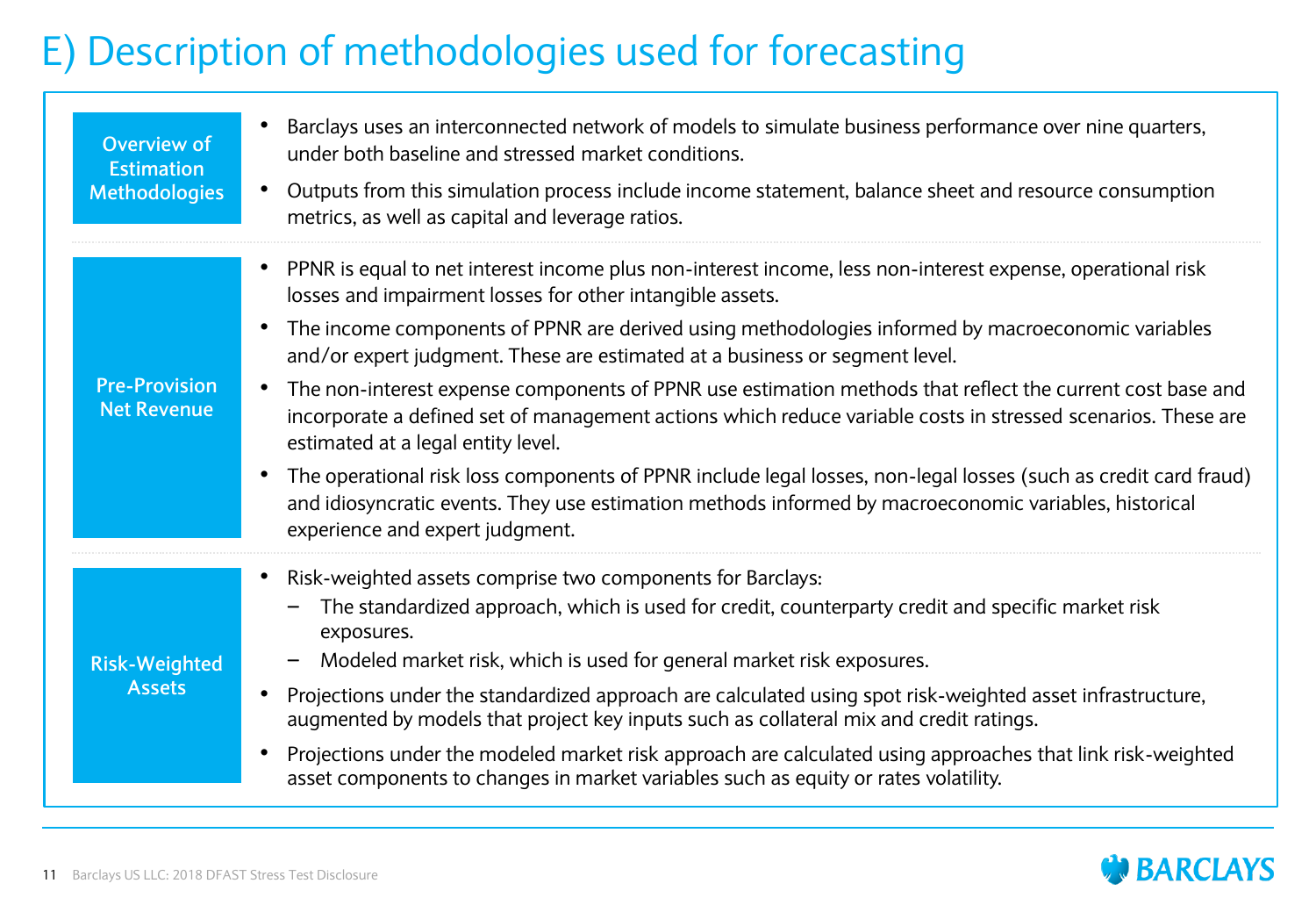#### E) Description of methodologies used for forecasting (continued)

| <b>Retail and</b><br><b>Wholesale</b><br><b>Credit Loss</b><br><b>Provisions</b> | Retail loss provisions reflect the credit characteristics of Barclays' credit card and installment loan portfolios:<br>The models used for this metric are informed by macroeconomic variables such as unemployment,<br>$\overline{\phantom{m}}$<br>Housing Price Index and interest rates, customer behavior and credit bureau attributes.<br>Probability of default, exposure at default and loss given default calculations are performed either at a loan<br>$\qquad \qquad \blacksquare$<br>or portfolio level.<br>Net credit loss forecasts are used to determine loan loss reserve build or release over the forecast horizon.<br>Wholesale losses are not considered material for Barclays.<br>Both retail and wholesale loss provisions are calculated using balance sheet forecasts as inputs. |
|----------------------------------------------------------------------------------|----------------------------------------------------------------------------------------------------------------------------------------------------------------------------------------------------------------------------------------------------------------------------------------------------------------------------------------------------------------------------------------------------------------------------------------------------------------------------------------------------------------------------------------------------------------------------------------------------------------------------------------------------------------------------------------------------------------------------------------------------------------------------------------------------------|
| <b>Market Risk</b><br><b>Components</b>                                          | For the 2018 Annual DFAST, Barclays estimated trading and counterparty losses using the interim supervisory<br>market risk component methodology as specified by the FRB.<br>Losses on the market risk component are treated as an add-on to losses associated with the macroeconomic                                                                                                                                                                                                                                                                                                                                                                                                                                                                                                                    |